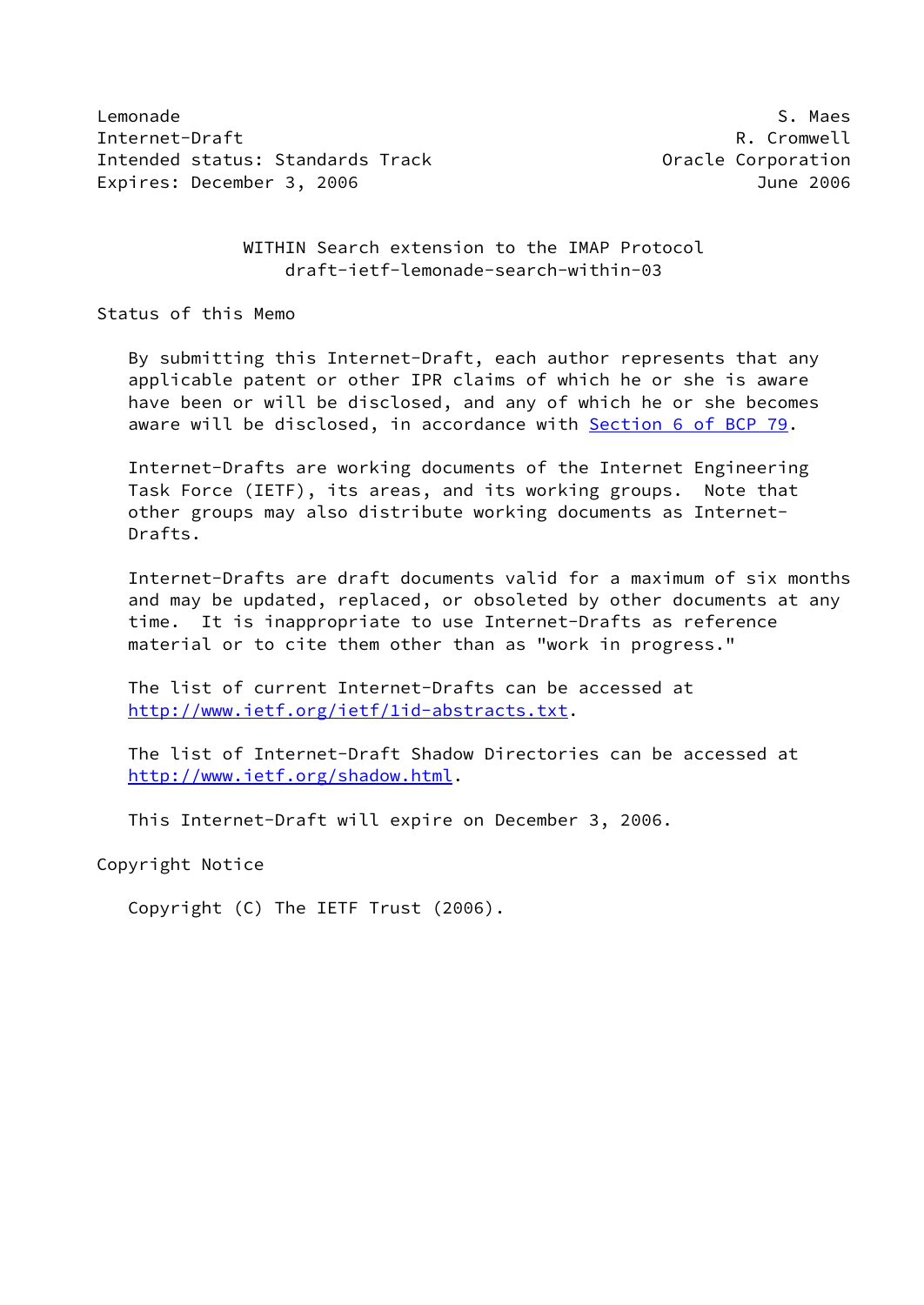Internet-Draft Search Within 3006

Abstract

 This document describes the WITHIN extension to IMAP SEARCH. IMAP SEARCH returns messages whose internal date is within or outside a specified interval. The mechanism described here, OLDER and YOUNGER, differs from SINCE in that the client specifies an interval, rather than a date. We expect WITHIN to be most useful for persistent searches from mobile devices.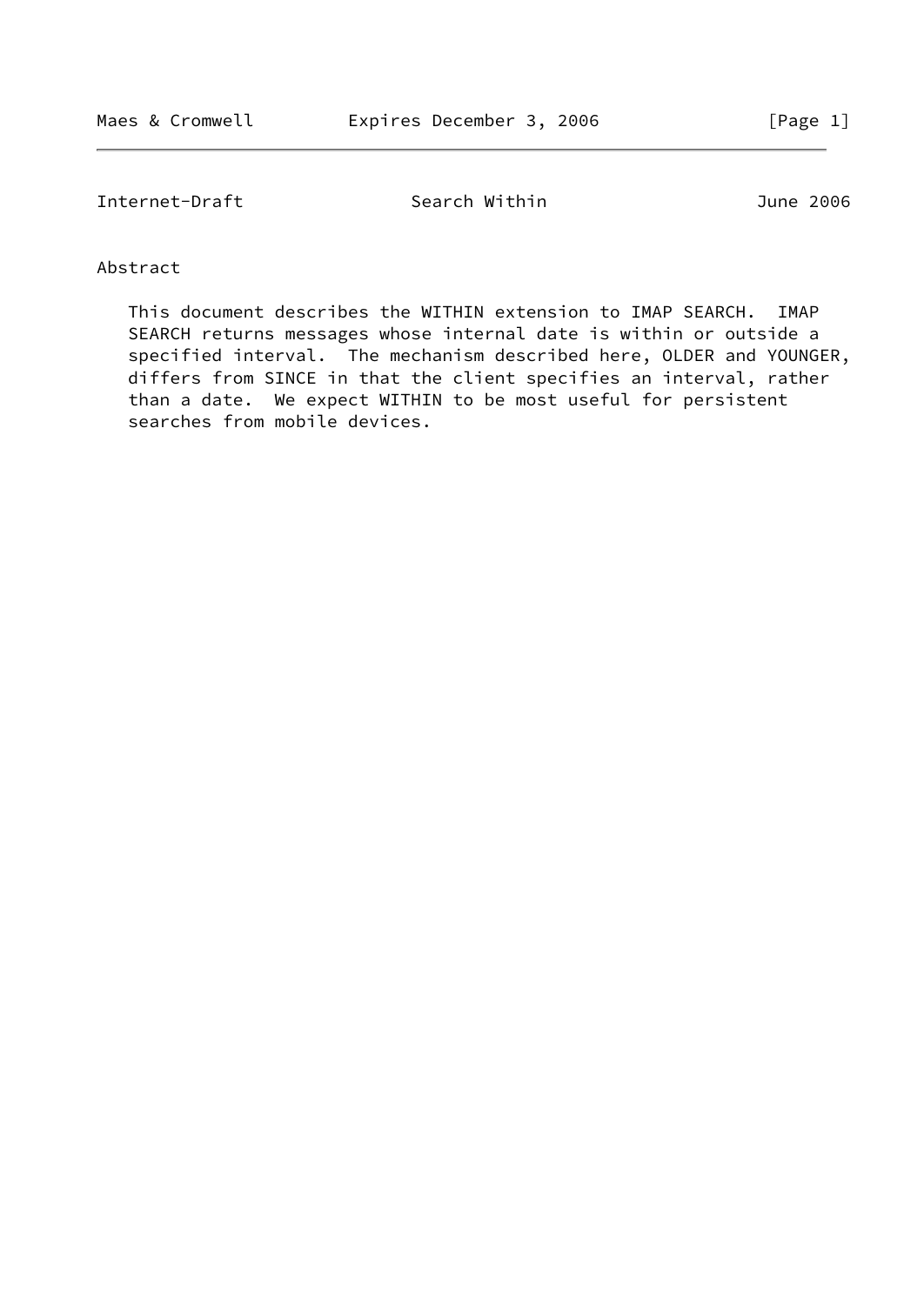Maes & Cromwell **Expires December 3, 2006** [Page 2]

Internet-Draft Search Within 3006

Conventions Used in this Document

 In examples, "C:" and "S:" indicate lines sent by the client and server respectively.

 The key words "MUST", "MUST NOT", "REQUIRED", "SHALL", "SHALL NOT", "SHOULD", "SHOULD NOT", "RECOMMENDED", "MAY", and "OPTIONAL" in this document are to be interpreted as described in RFC  $2119$  [\[1](#page-9-0)].

When describing the general syntax, we omit some definitions as [RFC](https://datatracker.ietf.org/doc/pdf/rfc3501) [3501](https://datatracker.ietf.org/doc/pdf/rfc3501) [\[2\]](#page-9-1) defines them.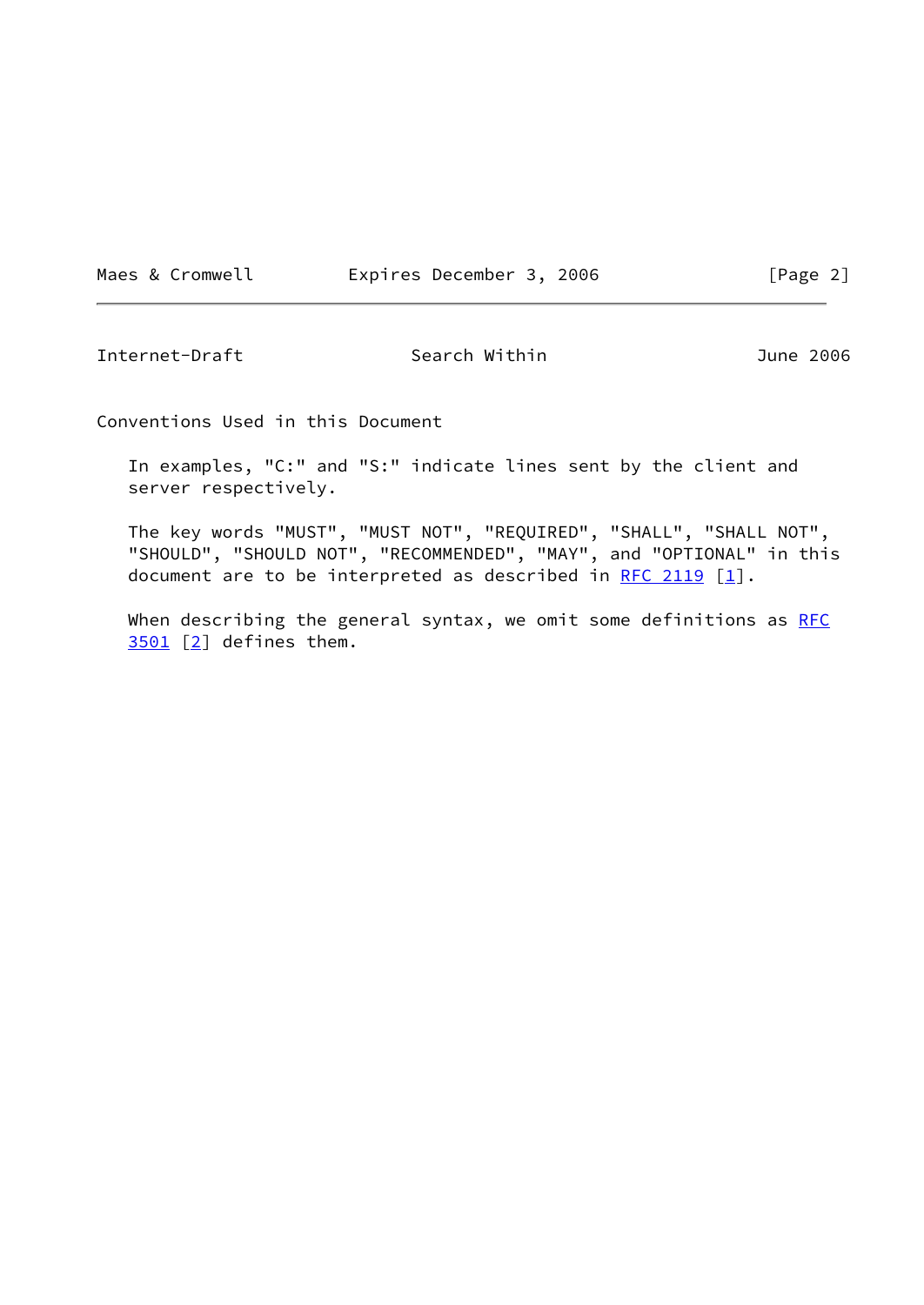Maes & Cromwell **Expires December 3, 2006** [Page 3]

Internet-Draft Search Within 3006

## <span id="page-3-0"></span>[1](#page-3-0). Introduction

 This extension exposes two new search keys, OLDER and YOUNGER, each of which takes a non-zero integer argument corresponding to a time interval. The server calculates the time of interest by subtracting the time interval presented by the client, and either returning messages older or younger than the resultant time and date.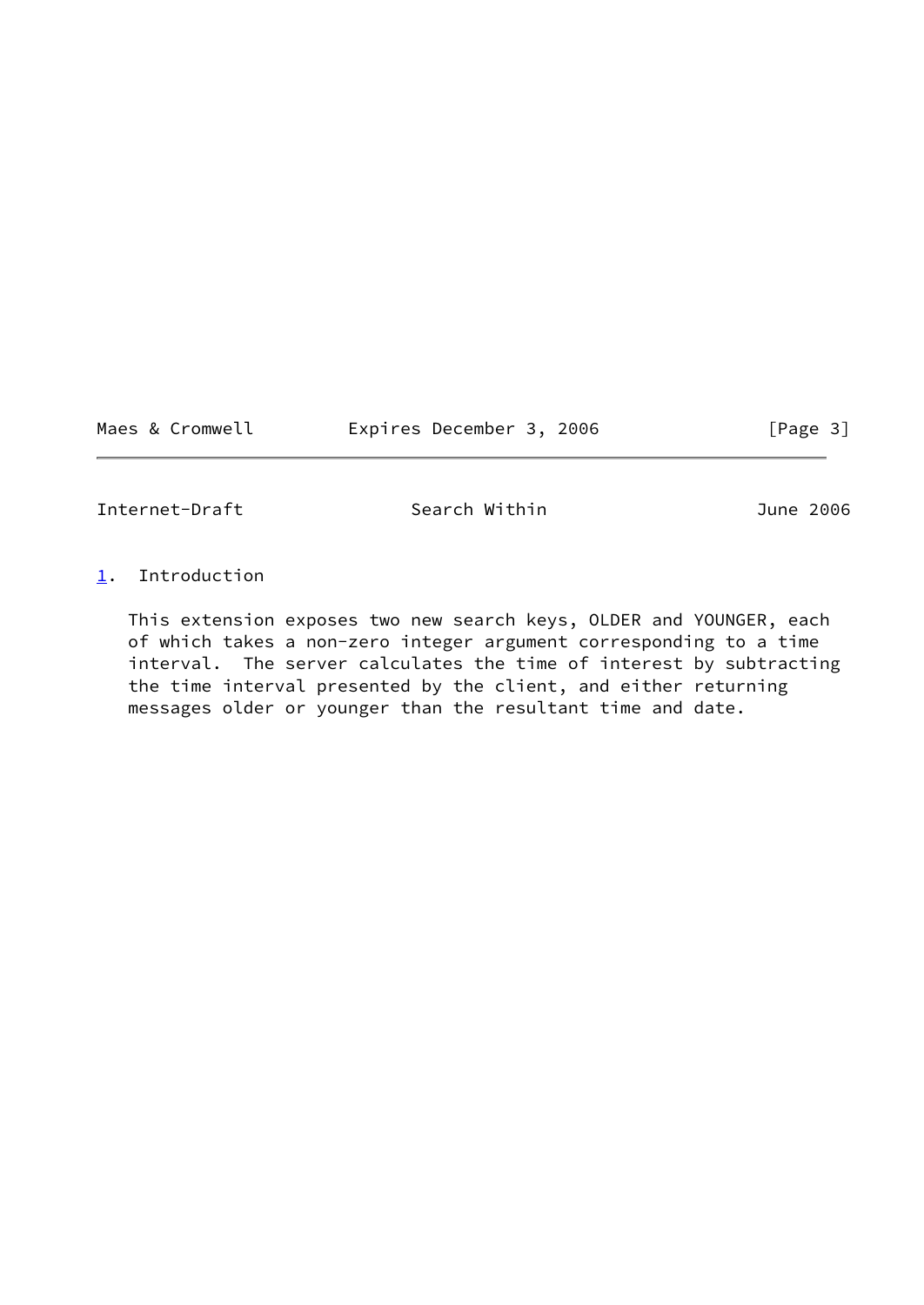|  | Maes & Cromwell |  | Expires December 3, 2006 |  | [Page 4] |
|--|-----------------|--|--------------------------|--|----------|
|--|-----------------|--|--------------------------|--|----------|

Internet-Draft Search Within June 2006

<span id="page-4-0"></span>[2](#page-4-0). Protocol Operation

 An IMAP4 server that supports the capability described here MUST return "WITHIN" as one of the server supported capabilities in the CAPABILITY command.

 For both of the OLDER and YOUNGER search keys, the server calculates a date and time by subtracting the interval on the current date and time of the server. Servers MUST maintain at least a precision of an hour in this calculation.

 The interval specification is in seconds. The server honors the interval request if it has the precision to do so. If the server does not have the precision to honor the interval request, the server MUST select the closest precision possible. For example, if the client requests messages that are younger than 4020 (67 minutes), but the server only performs searches with hourly accuracy (as mandated above), the server performs the search as if the client requested a 60-minute interval.

 The server then compares the resultant date and time against the INTERNALDATE of the message set in question, as specified in IMAP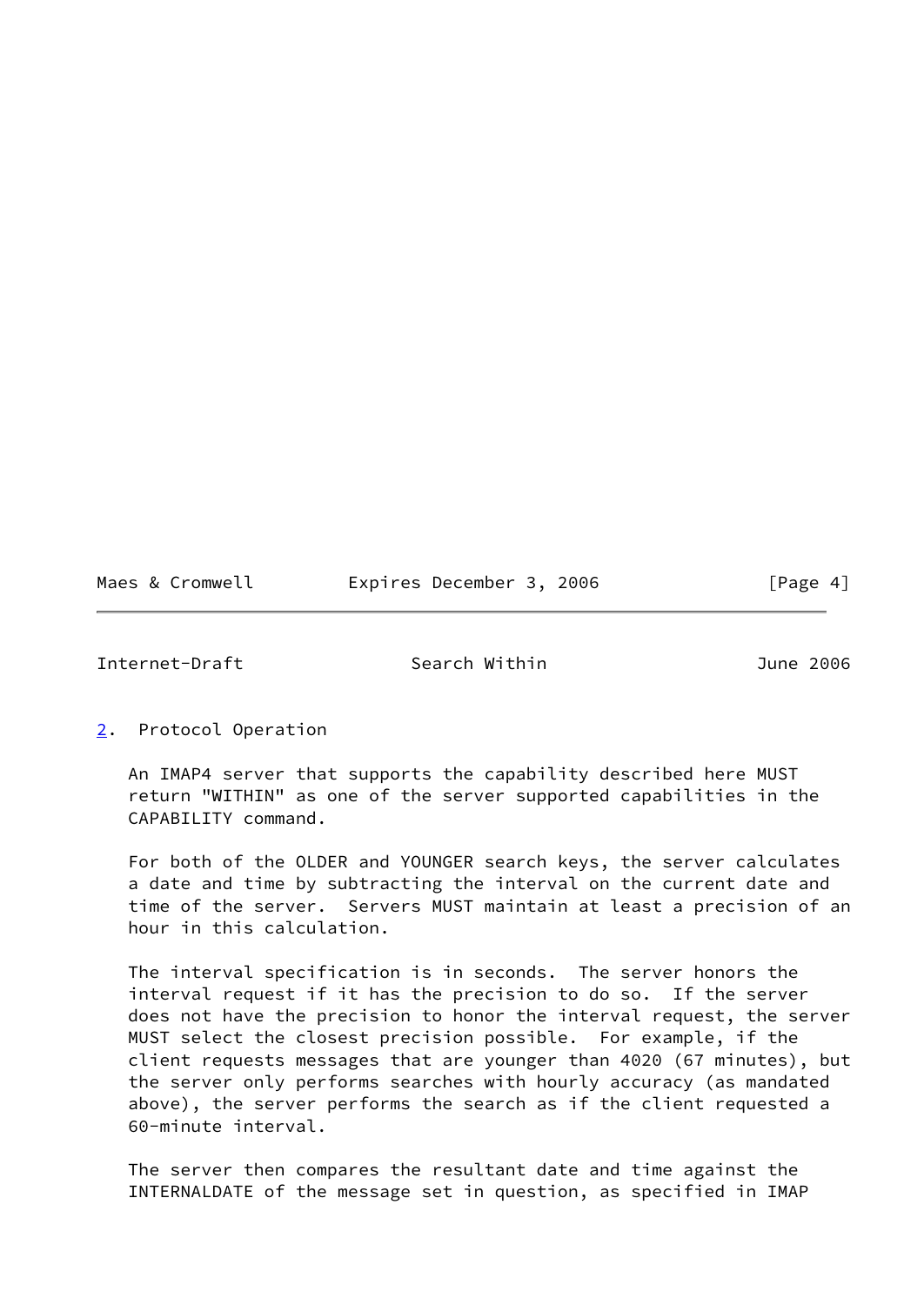$[2]$  $[2]$ ). For OLDER, messages match if the date and time is less recent then the INTERNALDATE. For YOUNGER, messages match if the date and time is more recent then the INTERNALDATE. If the date and time matches the INTERNALDATE precisely, both OLDER and YOUNGER will match the message.

| Maes & Cromwell | Expires December 3, 2006 |  | [Page 5] |  |
|-----------------|--------------------------|--|----------|--|
|                 |                          |  |          |  |

Internet-Draft Search Within 3006

## <span id="page-5-0"></span>[3](#page-5-0). Formal Syntax

 The following syntax specification uses the Augmented Backus-Naur Form (ABNF) notation. Elements not defined here can be found in the formal syntax of ABNF  $[1]$  $[1]$ , IMAP  $[2]$  $[2]$ , and IMAP Extended ABNF  $[3]$  $[3]$ 

This document extends RFC  $3501$  [\[2](#page-9-1)] with two new search keys: OLDER <interval> and YOUNGER <interval>. search-key /= ( "OLDER" | "YOUNGER" ) SP nz-number ; search-key defined in [RFC 3501](https://datatracker.ietf.org/doc/pdf/rfc3501)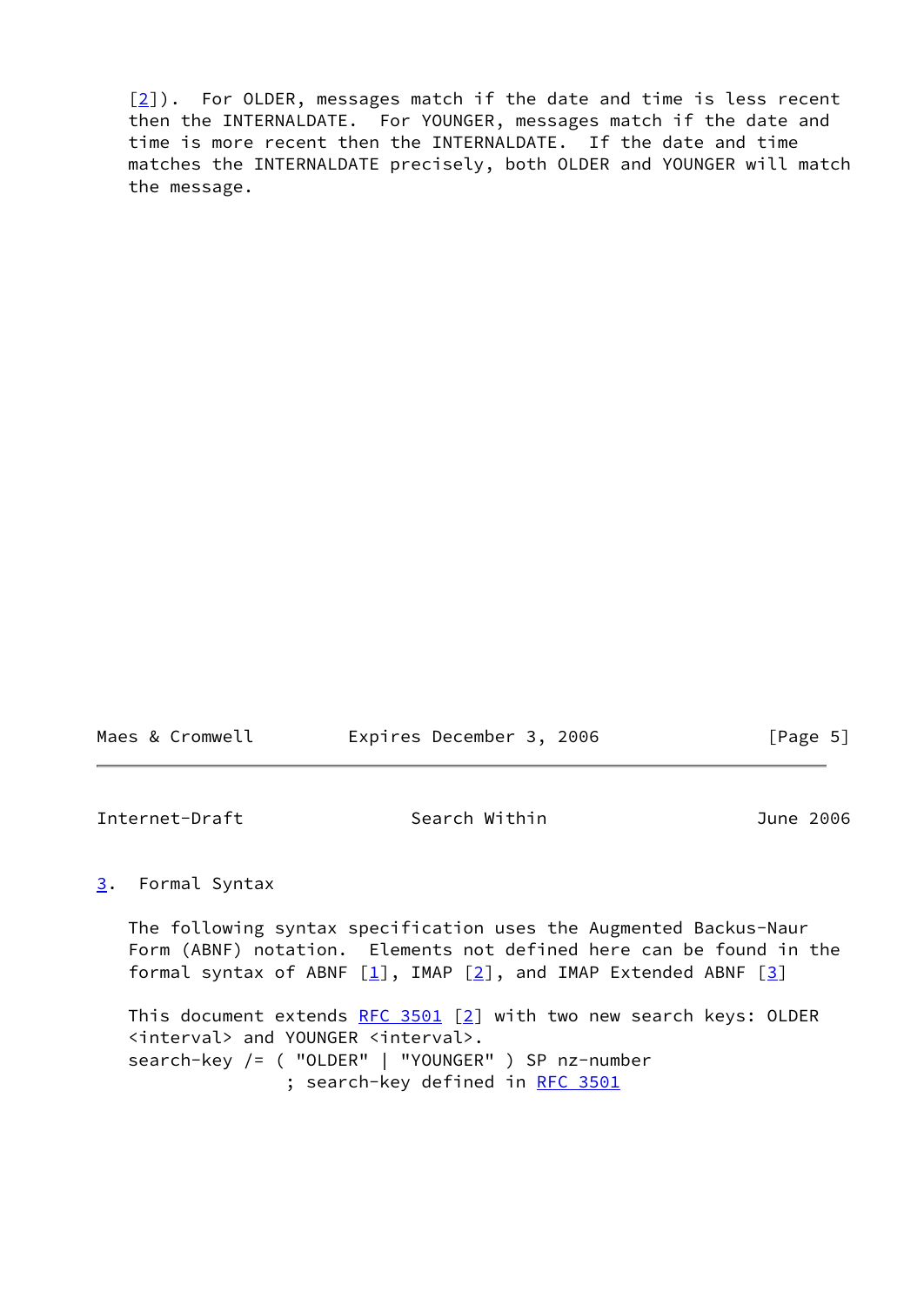Expires December 3, 2006 [Page 6]

Internet-Draft Search Within 3006

- <span id="page-6-0"></span>[4](#page-6-0). Example
	- C: a1 SEARCH UNSEEN YOUNGER 259200 S: a1 \* SEARCH 4 8 15 16 23 42

 Search for all unseen messages within the past 3 days (72 hours) according to the server's current time.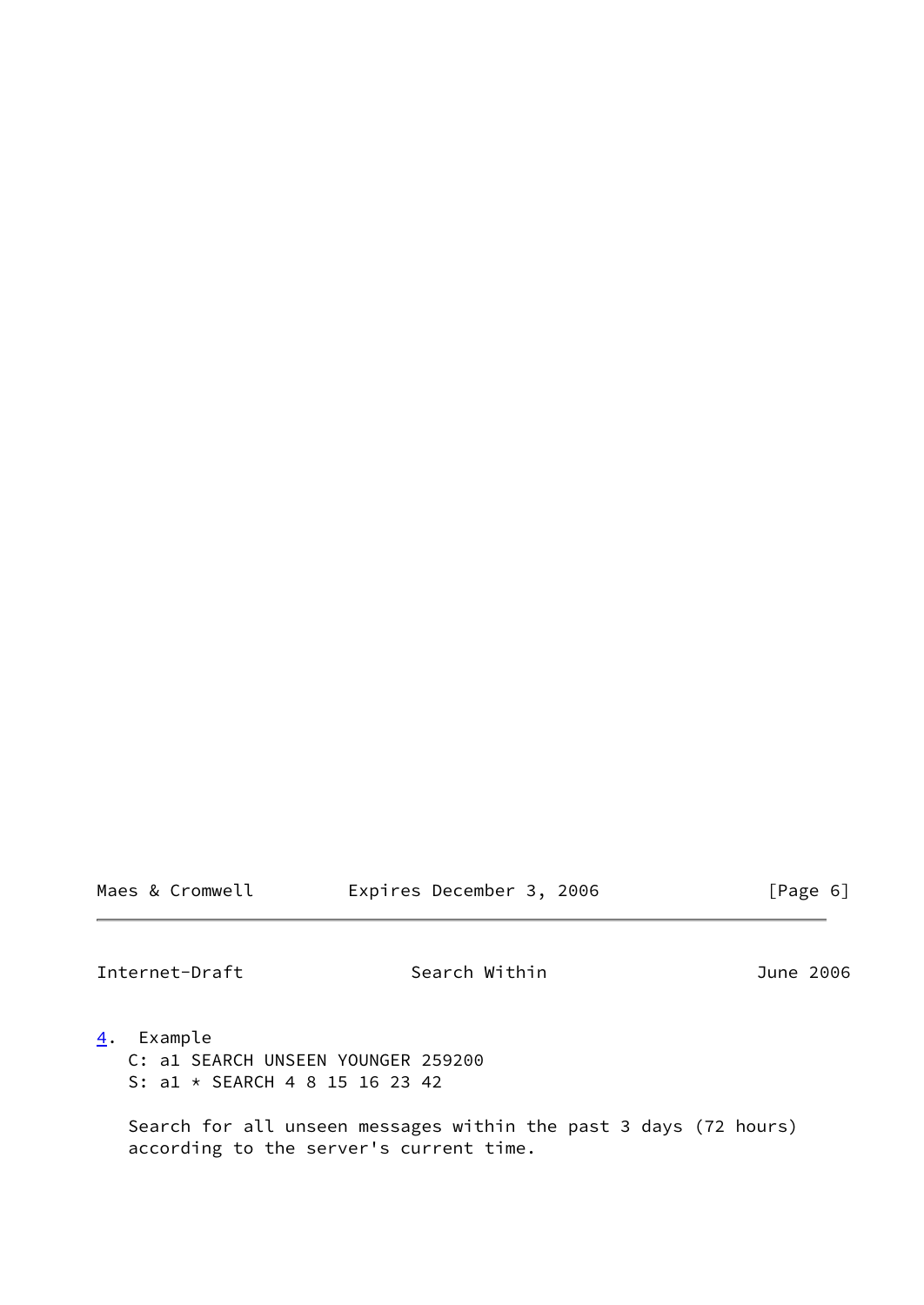Maes & Cromwell **Expires December 3, 2006** [Page 7]

Internet-Draft Search Within 3006

<span id="page-7-0"></span>[5](#page-7-0). Security Considerations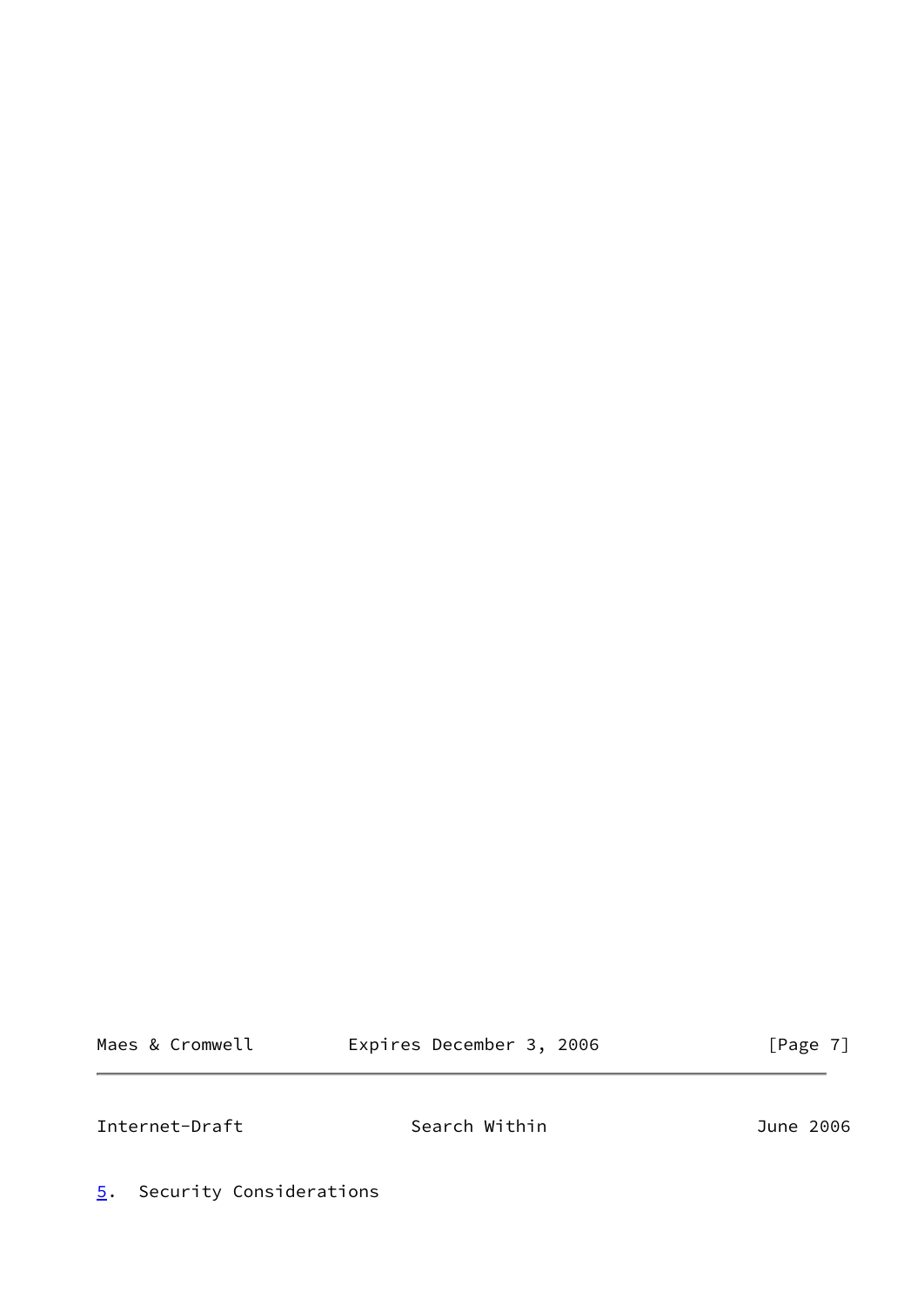The WITHIN extension does not raise any security considerations which are not present in the base protocol. Considerations are the same as for IMAP  $[2]$ .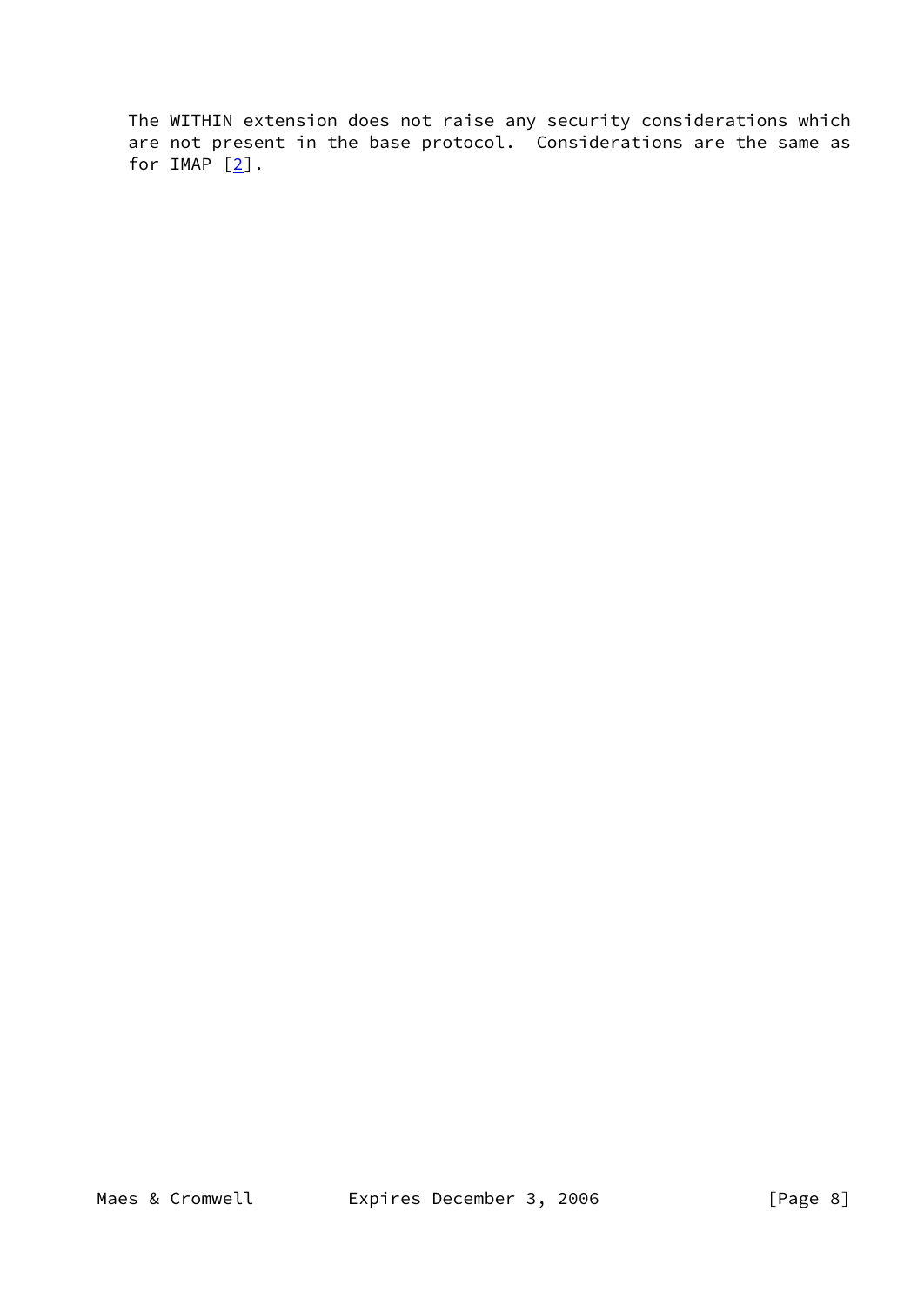- <span id="page-9-3"></span><span id="page-9-2"></span><span id="page-9-1"></span><span id="page-9-0"></span>[6](#page-9-3). Normative References
	- [1] Bradner, S., "Key words for use in RFCs to Indicate Requirement Levels", [RFC 2119](https://datatracker.ietf.org/doc/pdf/rfc2119), [BCP 14](https://datatracker.ietf.org/doc/pdf/bcp14), March 1997.
	- [2] Crispin, M., "Internet Message Access Protocol Version 4rev1", [RFC 3501](https://datatracker.ietf.org/doc/pdf/rfc3501), March 2003.
	- [3] Melnikov, A. and C. Daboo, "Collected Extensions to IMAP4 ABNF", [RFC 4466](https://datatracker.ietf.org/doc/pdf/rfc4466), April 2006.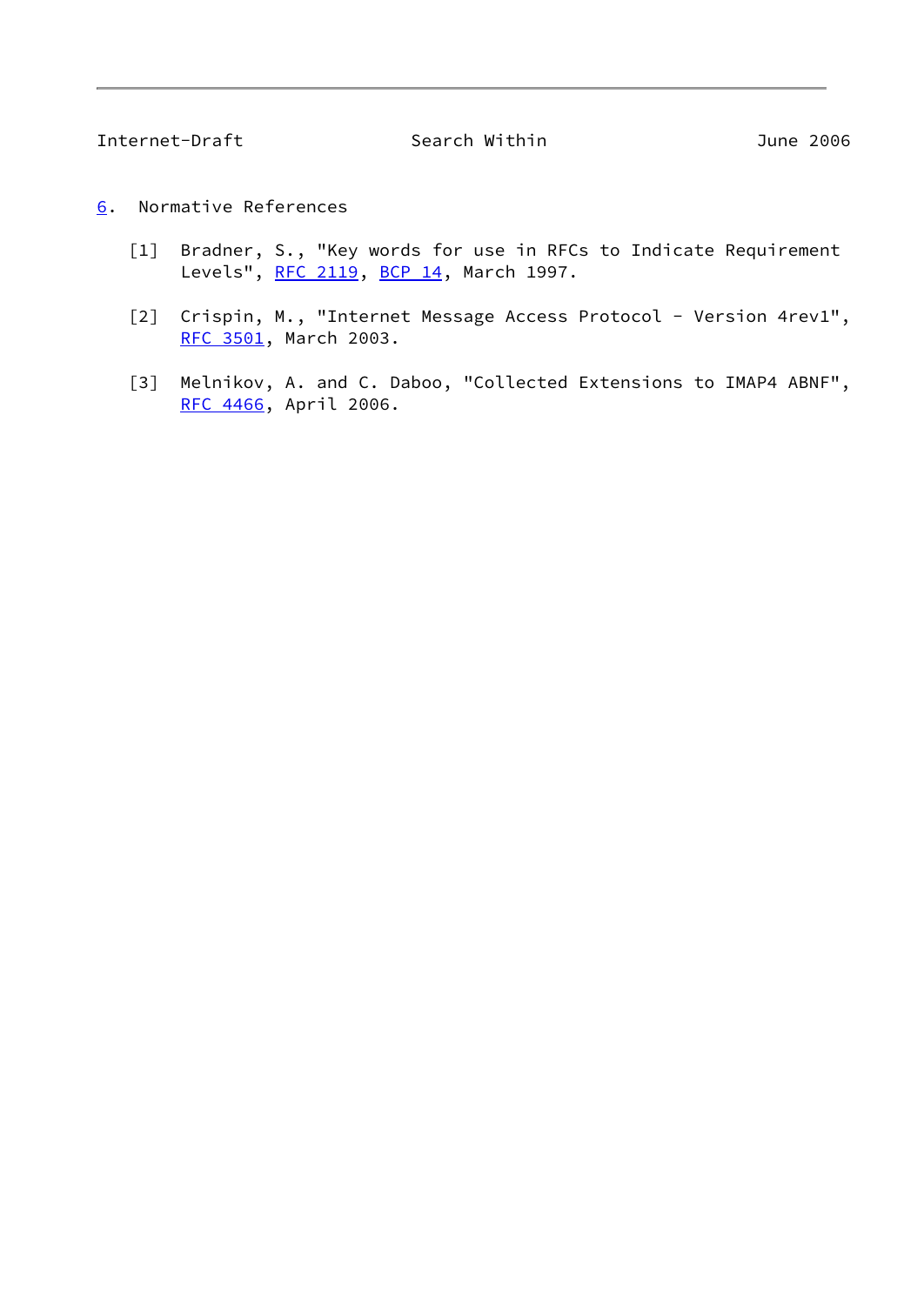Internet-Draft Search Within June 2006

<span id="page-10-0"></span>[Appendix A.](#page-10-0) Acknowledgements

 The authors want to thank all who have contributed key insight and extensively reviewed and discussed the concepts of LPSEARCH and the authors of its early introduction in P-IMAP.

 We also want to give a special thanks to Alexey Melnikov, Arnt Gilbrandsen, Zoltan Ordogh, and Dave Cridland for their review and suggestions, as well as thanks to Eric Burger for reformatting and editing the document to meet IETF publication standards.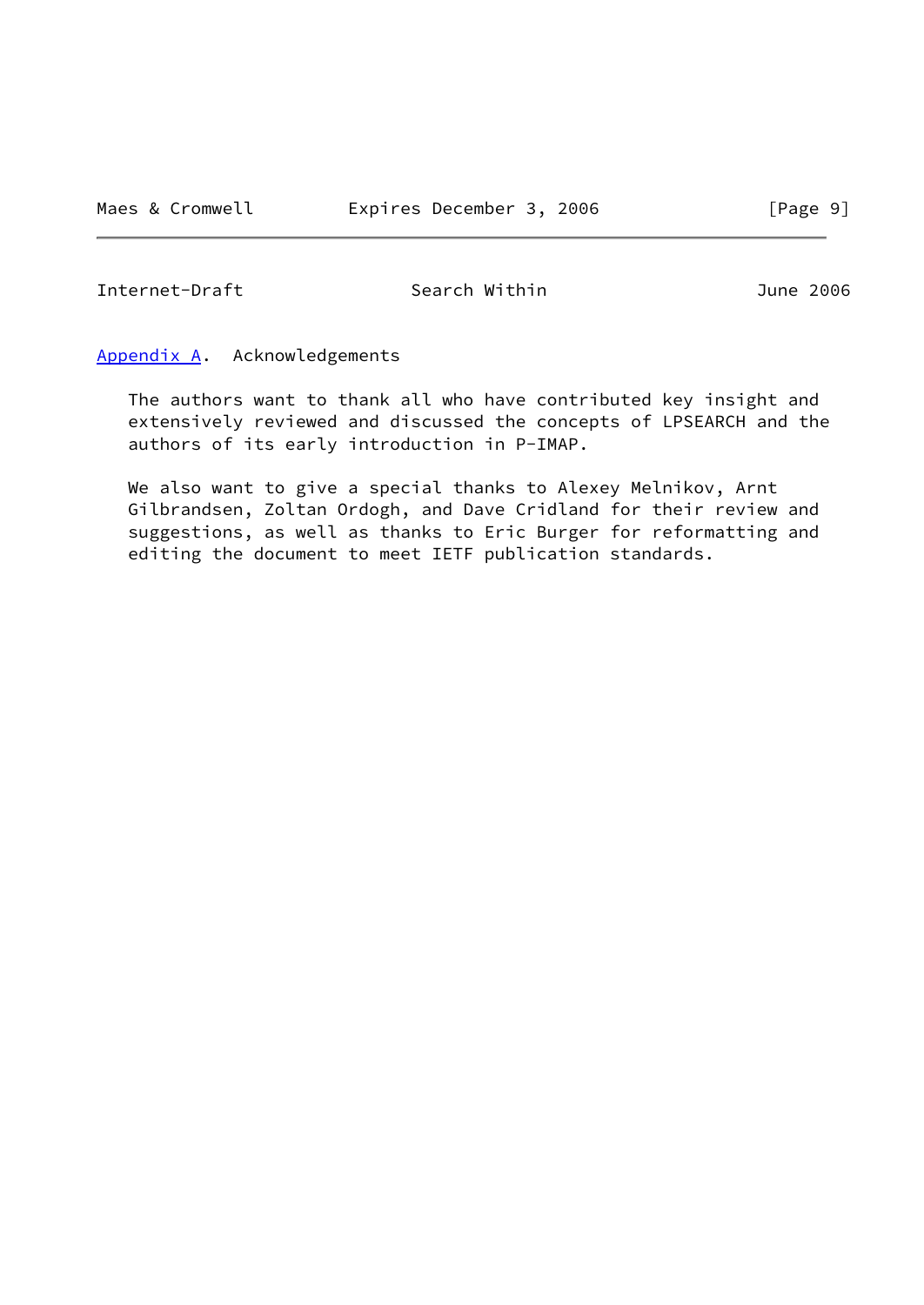|  |  | Maes & Cromwell |  | Expires December 3, 2006 |  |  | [Page 10] |  |
|--|--|-----------------|--|--------------------------|--|--|-----------|--|
|--|--|-----------------|--|--------------------------|--|--|-----------|--|

Internet-Draft Search Within 3006

Authors' Addresses

 Stephane H. Maes Oracle Corporation 500 Oracle Parkway, M/S 4op634 Redwood Shores, CA 94065 USA

Email: stephane.maes@oracle.com

 Ray Cromwell Oracle Corporation 500 Oracle Parkway Redwood Shores, CA 94065 USA

Email: ray.cromwell@oracle.com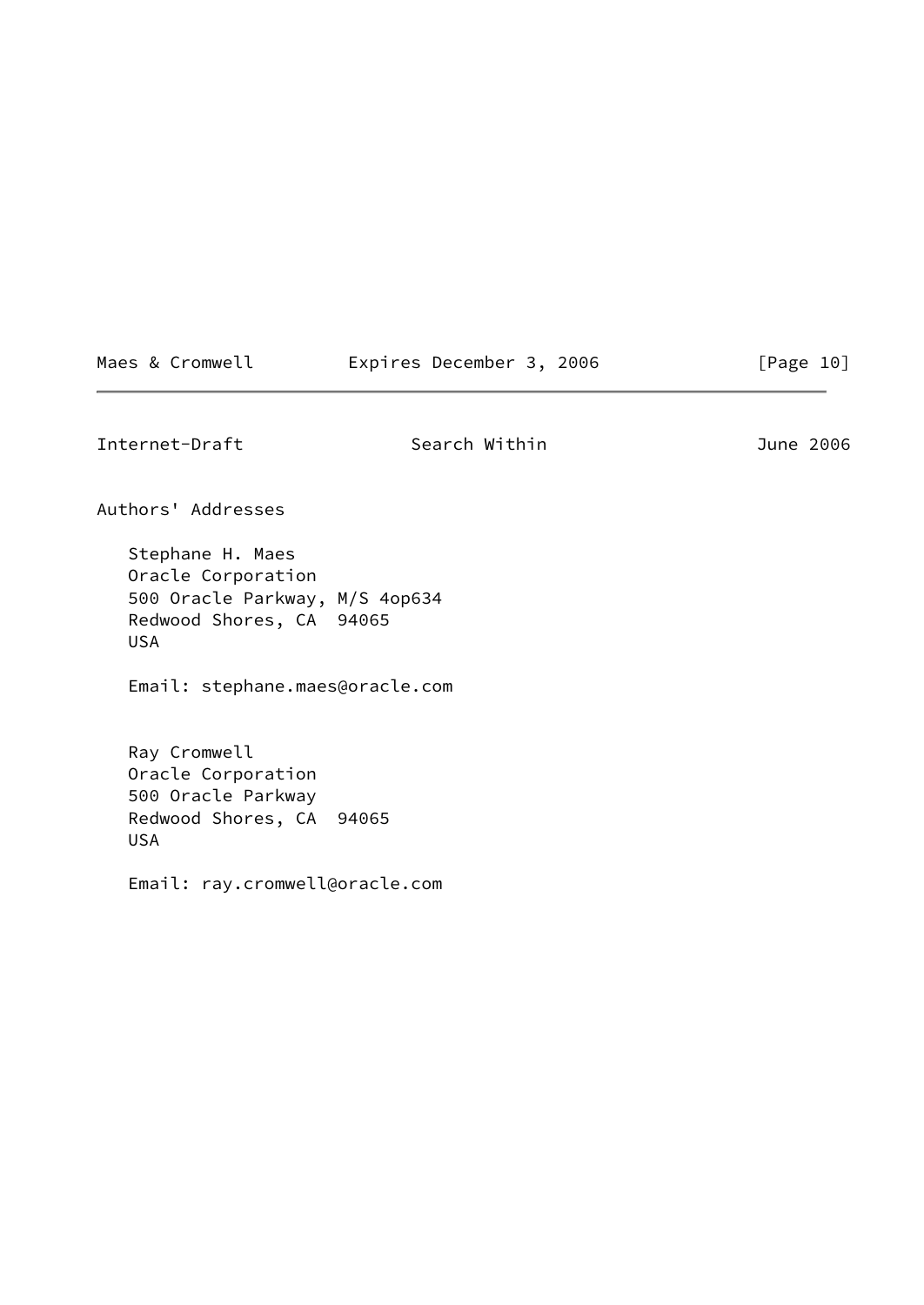|  | Maes & Cromwell |  | Expires December 3, 2006 |  |  | [Page $11$ ] |
|--|-----------------|--|--------------------------|--|--|--------------|
|--|-----------------|--|--------------------------|--|--|--------------|

Internet-Draft Search Within June 2006

Full Copyright Statement

Copyright (C) The IETF Trust (2006).

 This document is subject to the rights, licenses and restrictions contained in  $\underline{BCP}$  78, and except as set forth therein, the authors retain all their rights.

 This document and the information contained herein are provided on an "AS IS" basis and THE CONTRIBUTOR, THE ORGANIZATION HE/SHE REPRESENTS OR IS SPONSORED BY (IF ANY), THE INTERNET SOCIETY, THE IETF TRUST AND THE INTERNET ENGINEERING TASK FORCE DISCLAIM ALL WARRANTIES, EXPRESS OR IMPLIED, INCLUDING BUT NOT LIMITED TO ANY WARRANTY THAT THE USE OF THE INFORMATION HEREIN WILL NOT INFRINGE ANY RIGHTS OR ANY IMPLIED WARRANTIES OF MERCHANTABILITY OR FITNESS FOR A PARTICULAR PURPOSE.

Intellectual Property

 The IETF takes no position regarding the validity or scope of any Intellectual Property Rights or other rights that might be claimed to pertain to the implementation or use of the technology described in this document or the extent to which any license under such rights might or might not be available; nor does it represent that it has made any independent effort to identify any such rights. Information